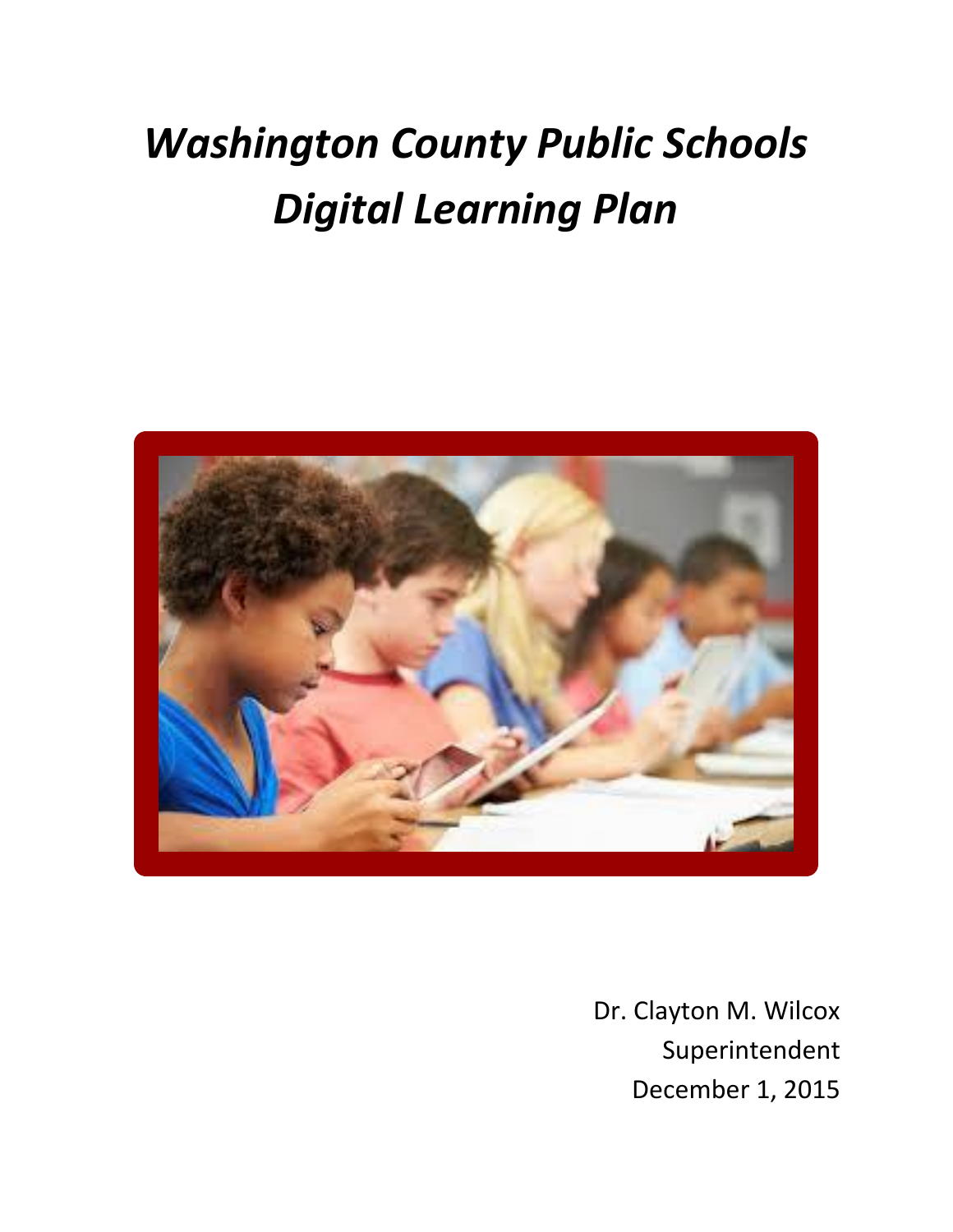# **Digital Table of Contents**

[Executive Summary](#page-1-0) [Digital Learning Model](#page-3-0) [Desired Outcomes and Measures](#page-3-1) [Teaching and Learning](#page-4-0) [Classroom digital resources](#page-4-1) [Curriculum and instruction](#page-7-0) [Device selection](#page-7-1) [Bring your own device \(BYOD\)](#page-8-0) **[Equity](#page-8-1) [Access](#page-8-2)** [Supporting testing](#page-9-0) [Professional Development](#page-10-0) [Instructional staff](#page-10-1) [Information Technology staff](#page-11-0) [Equitable Implementation Plan](#page-12-0) [Infrastructure Needs and Development](#page-12-1) **[Connectivity](#page-12-2)** [Device Management](#page-12-3) **[Filtering](#page-12-4)** [Redistribution of Devices](#page-13-0) [Timeline and Locations for Deployment](#page-13-1) [Cost Effectiveness and Sustainability](#page-14-0) **[Device](#page-14-0)** [Maintenance and Repair](#page-16-0) **[Prevention](#page-16-1)** [Warranty Information](#page-16-2) [Assessing Implementation](#page-17-0) [Effectiveness of Infrastructure and Network](#page-17-1) **[Instruction](#page-17-2)** [Professional Development](#page-18-0)

<span id="page-1-0"></span>\*If using printed plan, see Appendices for linked documents.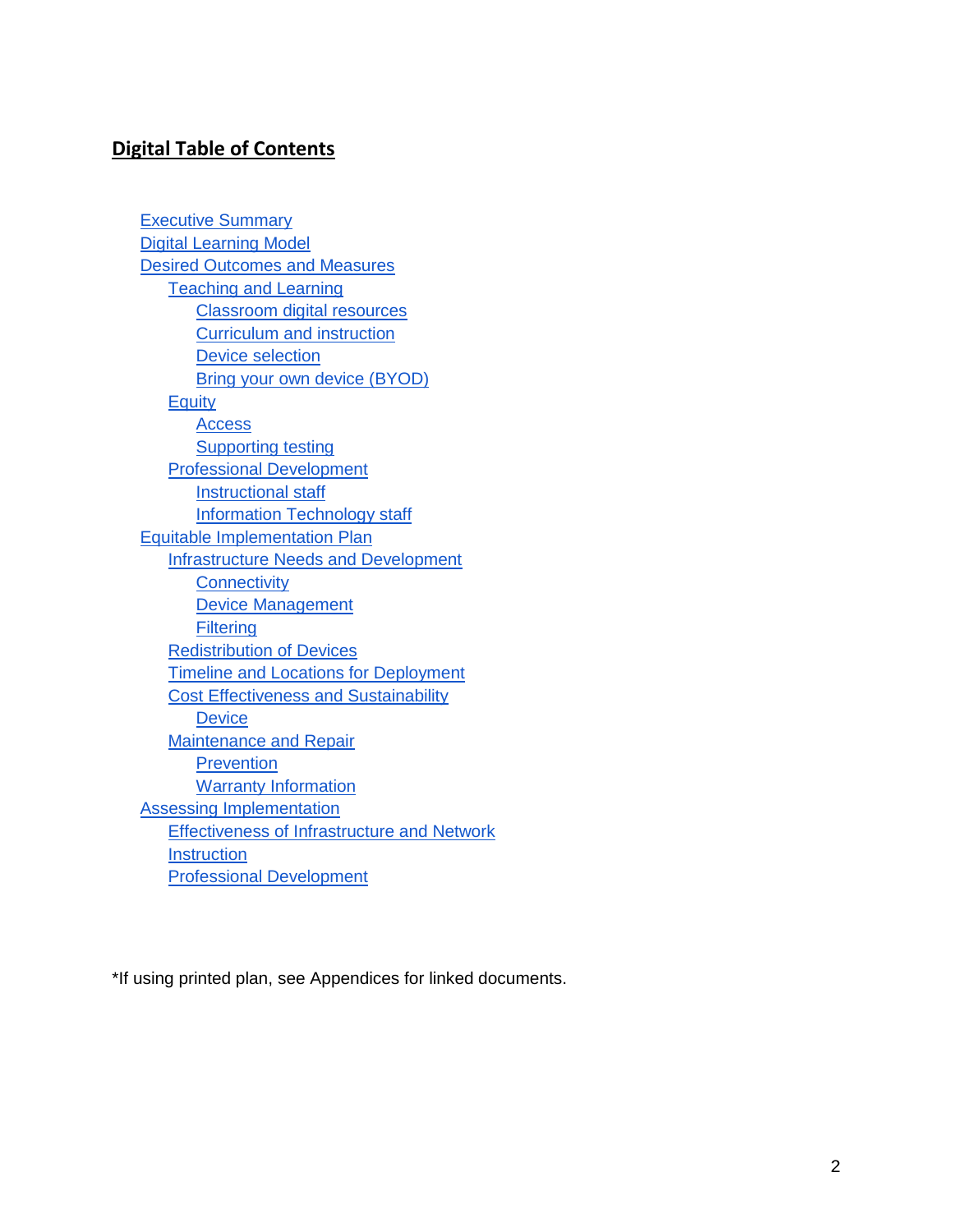#### **Executive Summary**

Washington County Public Schools (WCPS) is continually looking for ways to inspire and transform teaching and learning. In June of 2015, Dr. Clayton Wilcox accepted the [Future Ready](http://www.futurereadyschools.org/take-the-pledge)  [District Pledge](http://www.futurereadyschools.org/take-the-pledge) with a commitment to making WCPS Future Ready. The end goal of Future Ready Schools is aligned with current and past efforts, "To provide students with the education they need to thrive in a globally connected world, we must find ways to design, fund, acquire, and maintain the infrastructure that will make connectivity a reality for every teacher and student in the classroom" (p.9). This Digital Learning Plan is framed in accordance with these end goals and the recommendations set forth by th[e Office of Educational Technology.](http://tech.ed.gov/futureready/infrastructure/) 

The development of the Digital Learning plan was a collaborative effort with three committees: The Teacher Advisory Committee; The Curricular Advisory Committee; and Digital Steering Committee. The [Teacher Advisory Committee](https://docs.google.com/a/wcboe.k12.md.us/document/d/1n6c4k0mEiJG86g7bjmwy_r6JbQh91HUVKzlMp1Lgevo/edit?usp=sharing) is representative of approximately 45 school-based teachers who were identified by colleagues as exemplars in advancing digital learning. The [Curricular Advisory Committee](https://docs.google.com/a/wcboe.k12.md.us/document/d/1xUGMwJ9VEMTY7YAGLAK3x-rysD2m_rnXFCc2XLcU644/edit?usp=sharing) is comprised of all supervisors in the Division of Instruction. The [Digital Steering Committee](https://docs.google.com/a/wcboe.k12.md.us/document/d/1InOmNk3lDGknbCKzRWxbAQ_nLkSWgNZaJCTfE-xh2Lg/edit?usp=sharing) is representative of key district-level staff and three principals with one-to-one schools in elementary, middle, and high. The three levels of educators assessed prior efforts and practices to develop a visionary Digital Learning Plan that will serve all of WCPS.

As an organization, our past efforts and experiences have poised us for this strategic advancement of digital learning. Future Ready recommends phased implementations prior to full scale deployment; the privilege of having several schools as one-to-one schools for several years has provided the foundation to adopt higher levels of implementation (p. 10). When these past efforts are coupled with the recommendations of the aforementioned committees, there is no doubt that WCPS can quickly and readily become a leader in advancing digital learning.

A commitment to advancing our digital learning experiences for students and staff is in alignment with the WCPS vision of building a community that inspires curiosity, creativity, and achievement. Foundational to this vision is a focus on improving teacher expertise and efficacy, thus creating a culture that supports learning in the classroom and beyond the school walls. As recommended by Future Ready, "Equally important is the investment in high-quality professional development so teachers enter classrooms ready to use the new tools to support personalized learning for students" (p. 10). This plan will provide a clear path for student and staff learning that is founded on a platform of strategic support and coaching.

Finally, WCPS believes that the success of this initiative will be measured by three distinct outcomes—teaching and learning, equity, and professional development—all of which are further detailed in the plan.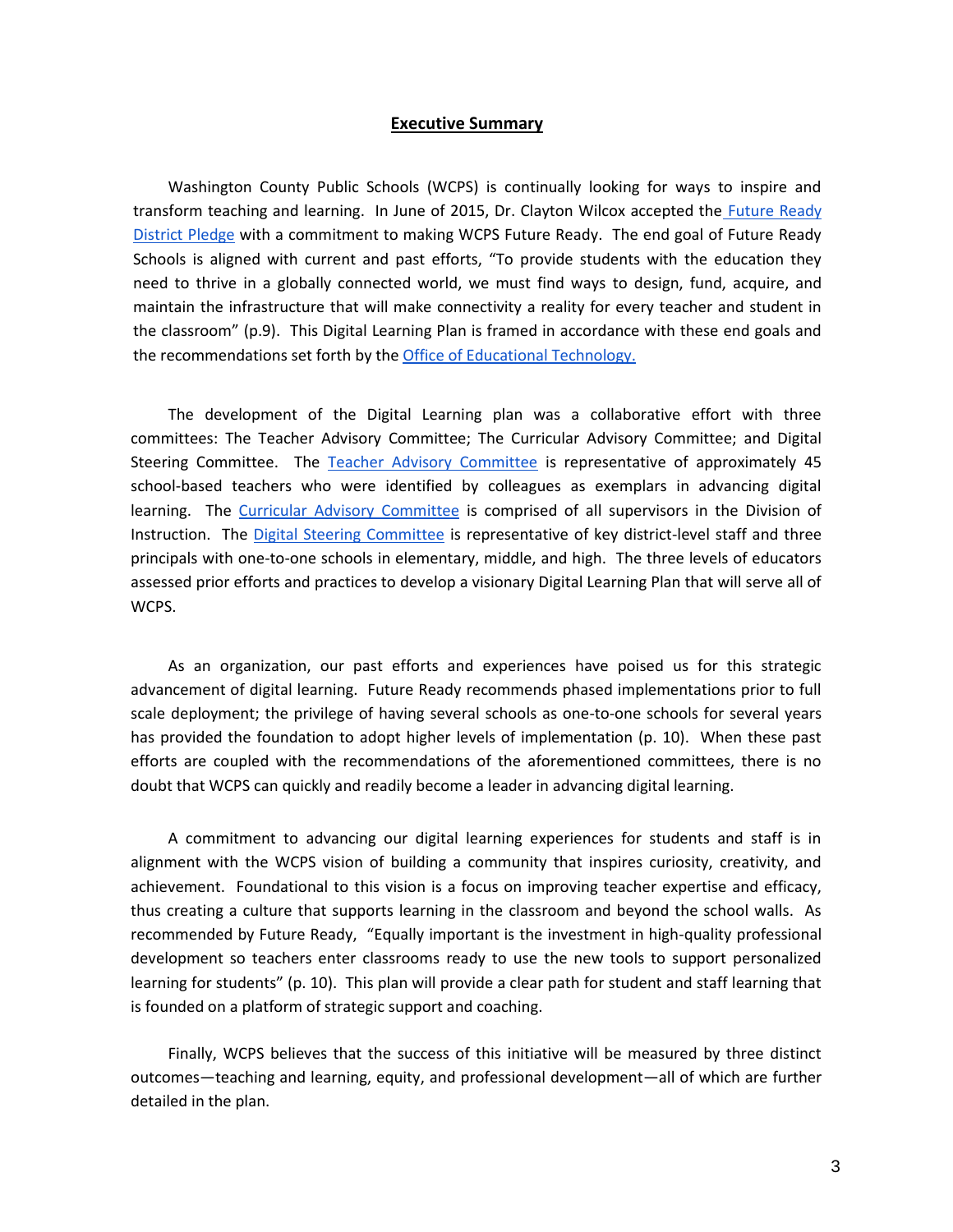#### **Digital Learning Model**

<span id="page-3-0"></span>WCPS is committed to creating a systemic culture of personalized teaching and digital learning that spans 2-12, and prepares students through the Maryland College and Career Readiness Standards to graduate ready to contribute in the global economy. In an effort to move beyond traditional one--size--fits-all models of schooling and toward personalized learning environments, student-centered approaches to instruction will be employed to: produce high levels of achievement, empower students in their learning, increase learning equity, increase graduation rates, and decrease achievement gaps.

Technology will be integrated into daily instruction when and where it is appropriate. The use of technology is not intended as a substitute for great teaching—rather it is a tool to enhance great teaching. WCPS will not eliminate great books, *all* textbooks, or *all* print materials, however, it is expected that teachers will increasingly use a digital format for teaching and learning where it is appropriate and efficient.

The instructional practices supported in this Digital Learning Plan are grounded in research. All digital resources were vetted with the recommendations of [Project Red](http://www.k12blueprint.com/sites/default/files/Project-RED-Technolgy-Factor.pdf) and the [Substitution](https://sites.google.com/a/msad60.org/technology-is-learning/samr-model)  [Augmentation Modification Redefinition Model](https://sites.google.com/a/msad60.org/technology-is-learning/samr-model) (SAMR) to ensure they promoted critical thinking and collaborative learning opportunities in alignment with current research.

All WCPS students will have the opportunity to use age- and learning-appropriate technology to engage in learning experiences, assignments, and collaborative research projects. Students will have access to not only the hardware and software needed, but also a vast collection of resources including multimedia tools, web-based applications, and content specific materials. This will provide WCPS teachers with high quality resources to meet individualized learning needs in every classroom.

<span id="page-3-1"></span>Through the implementation of this plan, WCPS will strive to prepare its students and teachers with the necessary skills to inspire the highest level of learning and achievement.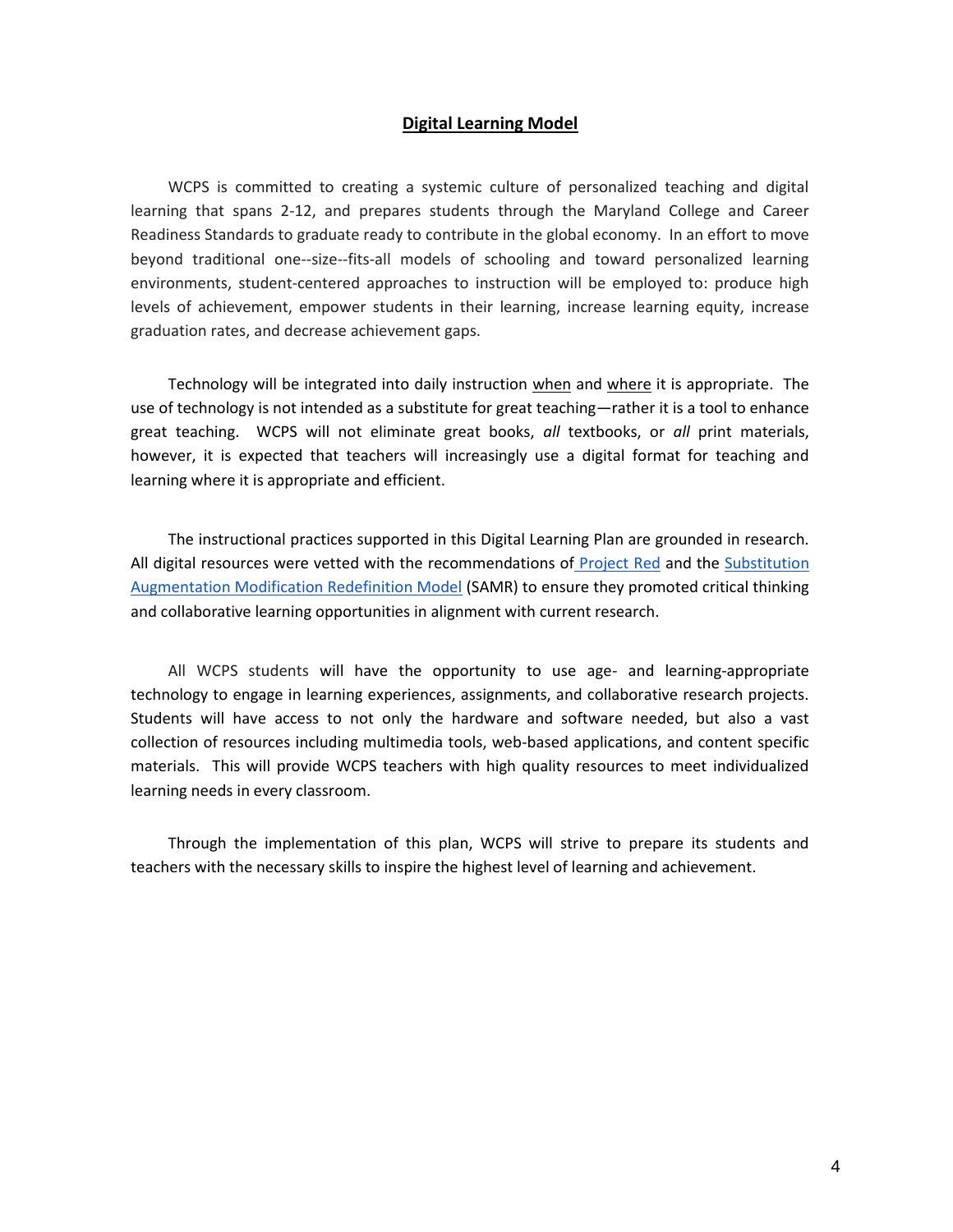# **Desired Outcomes and Measures**

#### <span id="page-4-0"></span>**Teaching and Learning**

The goals of the Teacher and Curricular Advisory Committees were to provide digital resources that support all students with the skills and understandings necessary to ensure their success in a globally connected and integrated society. These skills and understandings were based on the research of Project Red and the SAMR Model.

## <span id="page-4-1"></span>**Classroom Digital Resources**

Based on these documents, it was determined that system-wide digital resources should have the capacity to do the following if learning experiences are to be maximized:

- 1) Support self-evaluation and reflection
- 2) Support photo and/or video annotation
- 3) Support compare and contrast
- 4) Support word processing with multimedia
- 5) Support real-time collaboration
- 6) Support mass communication and feedback
- 7) Support personalized learning
- 8) Support project-based learning
- 9) Support formative or summative assessment
- 10) Are considered user friendly and cost effective

\*\*NOTE: All digital resources had to meet several of the above stated criteria to be considered for the device digital image.

Based on the stated criteria, a rubric was developed to assess the potential of each digital resource. This effort is aligned with Future Ready who emphasizes, "Your main evaluation criteria should be how responsive and usable devices and software are in helping students and teachers complete various tasks" (p. 45). Digital resources that supported the desired tasks were then vetted by each team of teachers.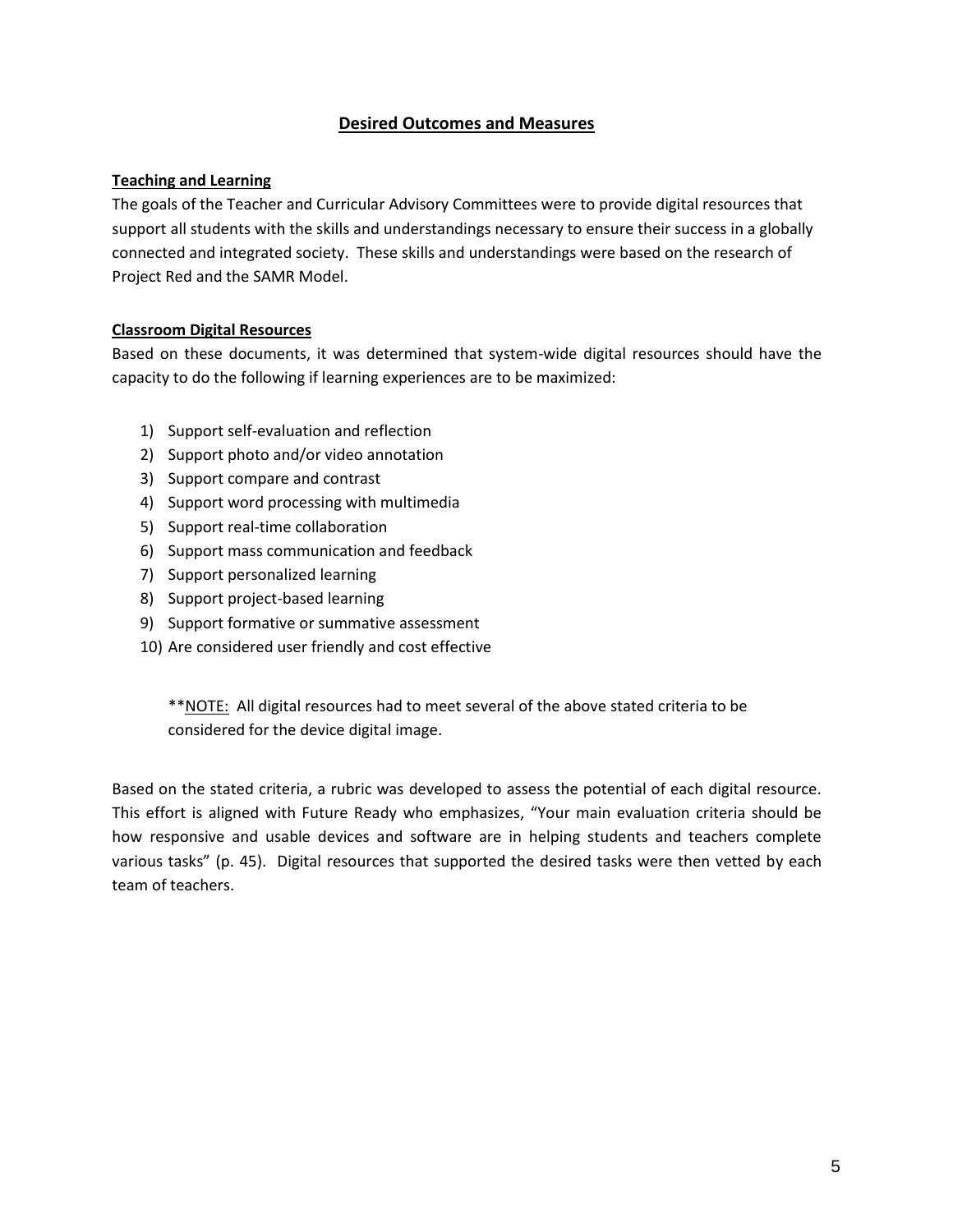| The teams of teachers recommended these digital resources be deployed to student devices: |  |
|-------------------------------------------------------------------------------------------|--|
|-------------------------------------------------------------------------------------------|--|

| iPads will come loaded with: |                | <b>Google Apps for Education</b><br>recommended for all<br>students: | <b>Microsoft Office Suite</b><br>recommended for all<br>students: |
|------------------------------|----------------|----------------------------------------------------------------------|-------------------------------------------------------------------|
| <b>iBooks</b>                | iMovie         | Google Docs                                                          | Word                                                              |
| <b>Notes</b>                 | Pages          | Google Drive                                                         | Excel                                                             |
| Reminders                    | <b>Numbers</b> | <b>Google Sheets</b>                                                 | PowerPoint                                                        |
| Camera                       | Keynote        | Google Slides                                                        |                                                                   |
| Safari                       | iTunesU        | Google Classroom                                                     |                                                                   |
| GarageBand                   |                | Google Chrome                                                        |                                                                   |
|                              |                | Google Maps                                                          |                                                                   |
|                              |                | Google Earth                                                         |                                                                   |

The following applications are recommended for installation by level:

|                           | Primary                   | Elementary         | Middle | High |
|---------------------------|---------------------------|--------------------|--------|------|
| Adobe Voice               | X                         | X                  | X      | X    |
| Aurasma                   | X                         | X                  | X      | X    |
| <b>Book Creator</b>       | $\pmb{\mathsf{X}}$        | $\pmb{\mathsf{X}}$ | X      | X    |
| Brytewave                 | X                         |                    |        |      |
| Class Dojo                | X                         | X                  | X      |      |
| EdPuzzle                  | $\pmb{\mathsf{X}}$        | $\pmb{\mathsf{X}}$ | X      | X    |
| Educreations              | X                         | X                  |        |      |
| Evernote                  | X                         | $\pmb{\mathsf{X}}$ | X      | X    |
| <b>Explain Everything</b> |                           | $\pmb{\mathsf{X}}$ | X      | X    |
| Front Row                 | $\boldsymbol{\mathsf{X}}$ | X                  | X      |      |
| Green Screen              | X                         | $\pmb{\mathsf{X}}$ | X      | X    |
| Hopscotch                 | $\pmb{\mathsf{X}}$        | $\pmb{\mathsf{X}}$ | X      |      |
| iCell                     |                           |                    | X      |      |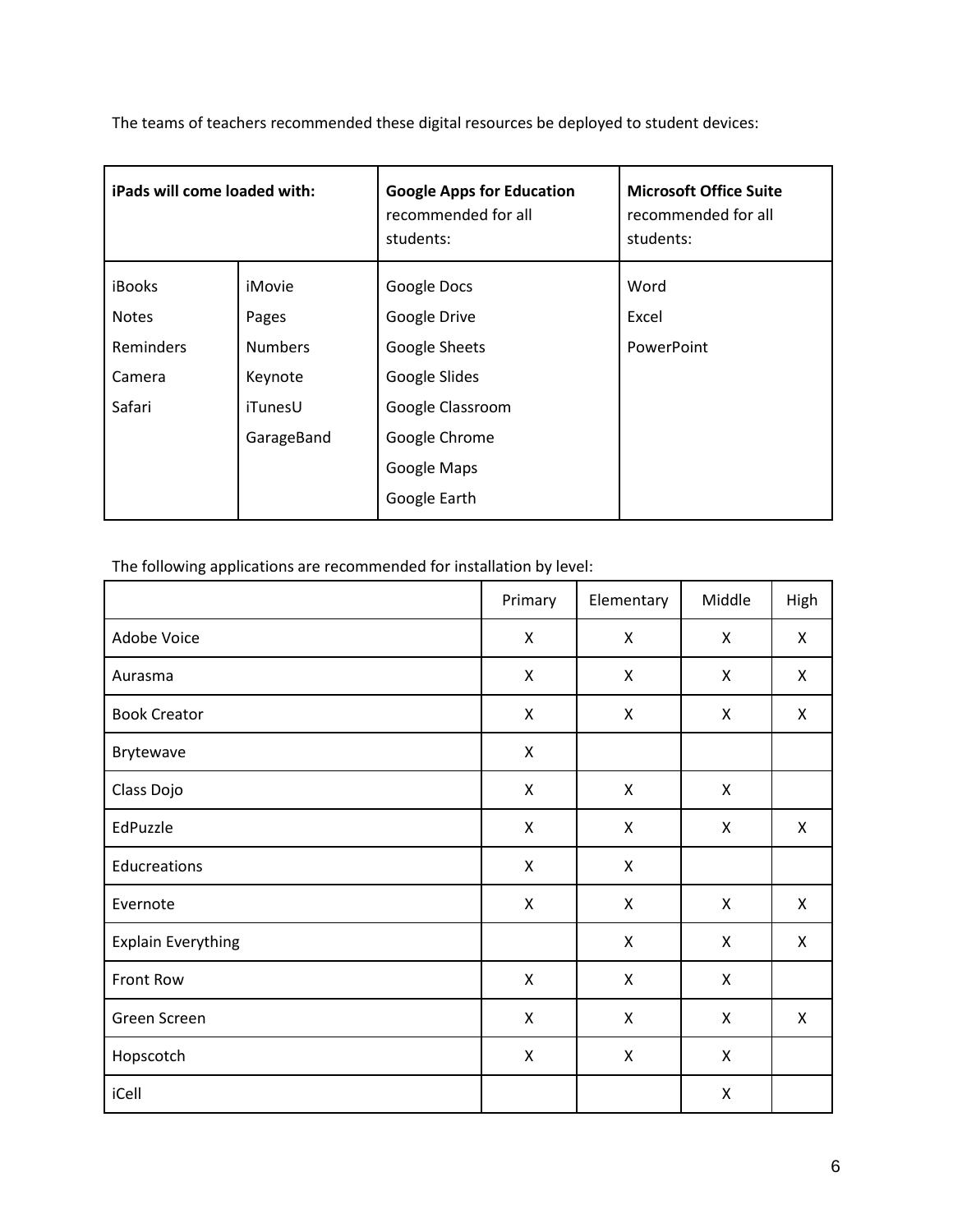| iNigma (QR Scanner)       | $\mathsf X$        | X | $\pmb{\mathsf{x}}$ | X |
|---------------------------|--------------------|---|--------------------|---|
| Khan Academy              |                    | Χ | X                  | X |
| Lino                      | $\pmb{\mathsf{X}}$ | Χ | X                  |   |
| Nearpod                   | X                  | Χ | X                  | X |
| ParentVUE                 | X                  | X | X                  | X |
| Pearson eText             | $\mathsf X$        | Χ | X                  |   |
| Photoshop Mix             |                    |   |                    | X |
| Piano Free                | X                  | X | X                  |   |
| Schoology                 | $\mathsf X$        | Χ | X                  | X |
| Seesaw                    | $\mathsf X$        | Χ | X                  |   |
| Shadow Puppet             | $\pmb{\mathsf{X}}$ | Χ | X                  |   |
| Showbie                   |                    | Χ | X                  |   |
| Side by Side              | $\pmb{\mathsf{X}}$ | Χ | X                  | X |
| Simplemind                | $\pmb{\mathsf{X}}$ | Χ | X                  | X |
| Sketchbook                | $\pmb{\mathsf{X}}$ | Χ | X                  | X |
| Skitch                    | $\mathsf X$        | X | X                  |   |
| Socrative                 |                    | X | X                  | X |
| StudentVUE                | $\pmb{\mathsf{X}}$ | Χ | X                  | X |
| Taiko Drums               | $\pmb{\mathsf{X}}$ | Χ |                    |   |
| TestNav                   | $\pmb{\mathsf{X}}$ | X | $\mathsf X$        | X |
| Touchcast                 |                    | X | Χ                  | X |
| Voice Recorder Pro (VRP7) | $\mathsf X$        | X | $\mathsf X$        |   |

\*\*Please [click here t](https://docs.google.com/a/wcboe.k12.md.us/document/d/1rWngzoD-UeNY7LcbSNI-8Yev5tIQAZRntRHcxPOLqGY/edit?usp=sharing)o access the description and functionality of each app.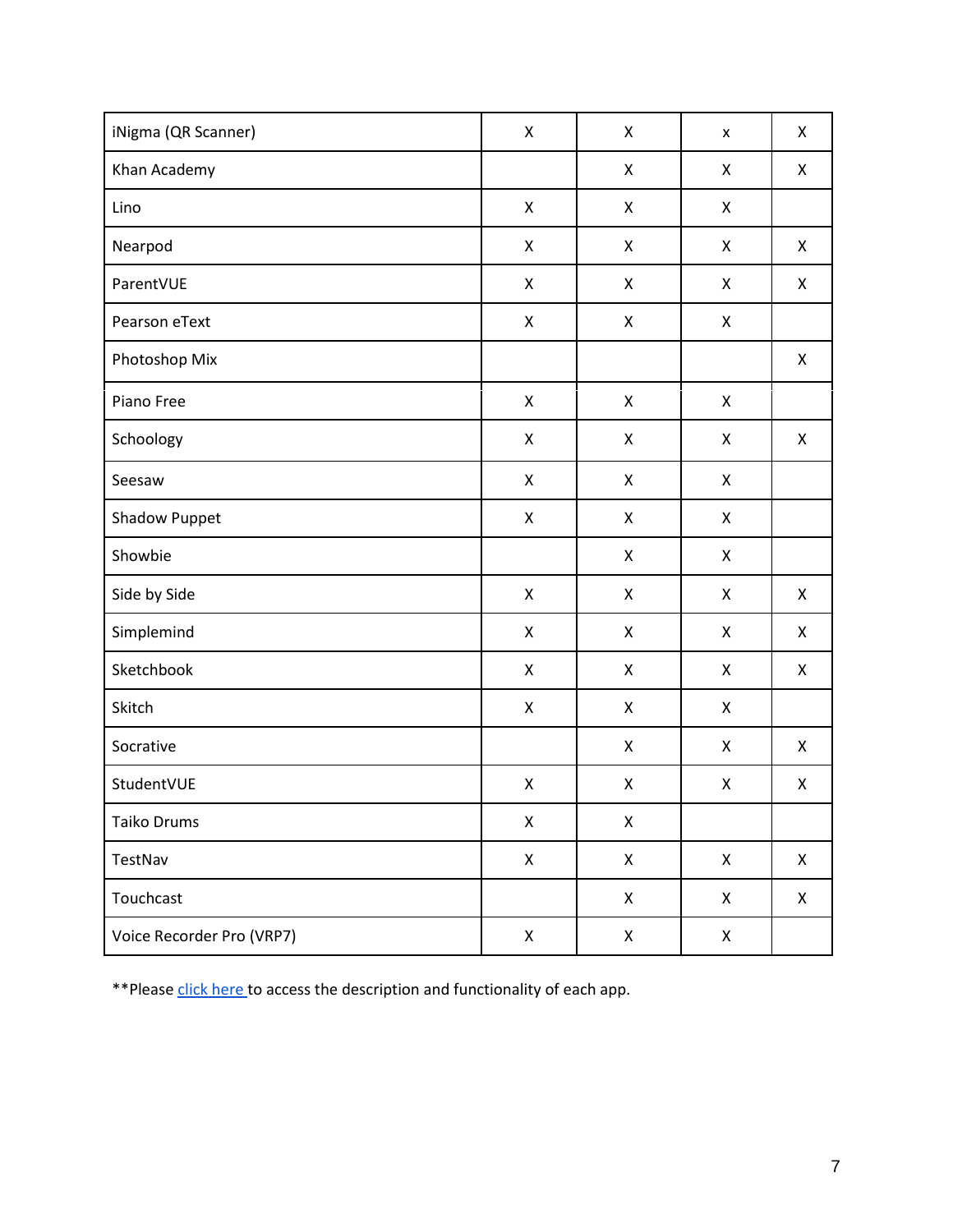## <span id="page-7-0"></span>**Curriculum and Instruction**

The Curricular Advisory Committee reviewed all current digital resources to determine what best supports the advancement of the WCPS Curriculum. To ensure that current and future software were in alignment with the curriculum and selected with prudence, a rubric was developed to assess each digital resource. The [WCPS Curriculum Software Rubric](https://docs.google.com/a/wcboe.k12.md.us/document/d/1LXfk1fsV9ESWVgDGOuxskpnHfGUgqRMADigt1BksmT0/edit?usp=sharing) focuses on the following criteria:

- 1) Alignment to the Curriculum: the ability to integrate into the WCPS Curriculum
- 2) Vetting: the process used to select software
- 3) Population Alignment: the ability to support the identified population
- 4) Compatibility: the ability to run on multiple platforms
- 5) Validity: mandated or supported by other external agencies
- 6) Sustainability: criteria to support current and new resources

The Division of Instruction employed the said criteria to identify the systemic digital resources that would be imaged during the implementation of this Digital Learning Plan. The following software supports a significant portion of the population and has been identified as the WCPS Curriculum [Software:](https://docs.google.com/a/wcboe.k12.md.us/document/d/1IznrIp-7zgIlCyh23lujFrOg1dx4x69zvKbLZ8zqQ_8/edit?usp=sharing)

| <b>Active Classroom</b> | Kindergarten Readiness | <b>School City</b> |
|-------------------------|------------------------|--------------------|
| Course Compass          | <b>MAP Assessment</b>  | Stride Academy     |
| Flash Player            | Microsoft Office       |                    |
| <b>Follett Destiny</b>  | Safari Montage         |                    |

#### <span id="page-7-1"></span>**Device Selection**

The Teacher Advisory Committee reviewed numerous devices prior to making any recommendation. As a committee, they first focused on the applications and programs that could support teachers in personalizing education and advancing critical thinking skills. Once the said applications were vetted, the committees then determined the device that would best support the instructional platform. The devices that were assessed were compared on both an application process and functionality basis. The [WCPS Device Comparison](https://docs.google.com/a/wcboe.k12.md.us/document/d/1ah3gwnKSFkiO4-X6qf_n_GWSJzmI4bMCR1_jdkFv3eo/edit?usp=sharing) table illustrates the devices that were perused and the functionality of each device.

The primary teachers, elementary teachers, middle school teachers, and high school teachers each recommended the iPad with a stand up case as the optimal device for students in the classroom. The primary reasons for the decision were based on the following:

> ● Versatility: the iPad is easily portable can move well within or outside of the classroom setting and is contained in a quality protective case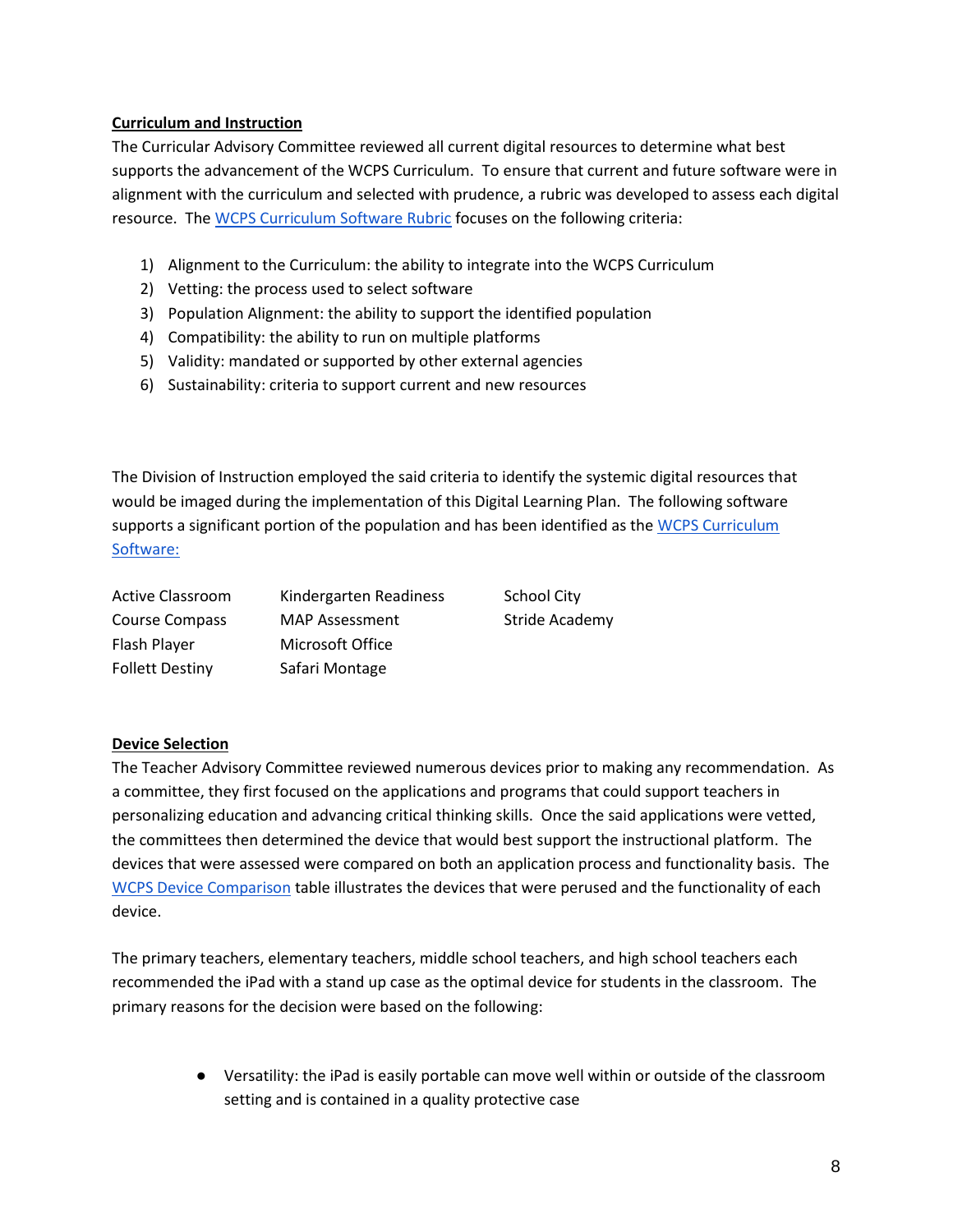- Longevity: the system currently has numerous iPad 2 models that are still functioning well in excess of five years
- Functionality: as evidenced by the comparison table, the iPad is a quality product with a hard drive that enables the device to work offline
- Instructional Apps: currently, Apple has in excess of 80,000 applications (many are free) that are categorized as education
- Sustainability: with economical pricing and longevity, the iPad has the greatest chance to enhance systemic access and equity

The Teacher Advisory Committee also recommended the device for teachers to be the MacBook Air. The basis for this decision is the ability for this device to host the student instructional platform with the iPad. In addition, the MacBook Air can serve as the primary computer in the classroom to support projection, document cameras, and printing needs.

# <span id="page-8-0"></span>**Bring Your Own Device (BYOD)**

In addition to this Digital Learning Plan, WCPS supports and encourages the use of personally-owned devices. To be progressive in this initiative, the WCPS Board of Education has approved policies and regulations that clearly define expectations and responsibilities. The [Use of Personally-Owned,](https://drive.google.com/a/wcboe.k12.md.us/file/d/0B_AonEtOoo-rYU00ZjFEemNnRWc/view?usp=sharing)  [Electronic Devices Policy a](https://drive.google.com/a/wcboe.k12.md.us/file/d/0B_AonEtOoo-rYU00ZjFEemNnRWc/view?usp=sharing)nd [Use of Personally-Owned, Electronic Devices Regulation](https://drive.google.com/a/wcboe.k12.md.us/file/d/0B_AonEtOoo-reVNOSjhKREQ2OEU/view?usp=sharing) clearly define and state the purpose of the use of personally-owned devices as a part of the student's academic program.

To support BYOD, WCPS has created guest networks and cloud storage that students should employ to access digital resources. As recommended by Future Ready (p. 62), WCPS does use Lightspeed filtering to guide access to appropriate resources and content. In addition to filtering, all students also have Office 365 accounts and Google Accounts so information can be saved in the cloud and accessed with varied devices and locations.

In accordance with Future Ready (p. 48), this plan recommends that families consider the devices selected in this Digital Learning Plan should they be planning to purchase devices that students will bring to school. To that end, it is recommended that compatibility with Apple platforms and applications is at the forefront in the decision-making process for personal purchases for devices that will be brought by the student to the school for educational purposes.

## <span id="page-8-1"></span>**Equity**

The WCPS Digital Learning Plan is committed to equity for student access and testing environments. The student access to digital resources should extend beyond the school walls and support continuous learning irrespective of the location.

#### <span id="page-8-2"></span>**Access**

The community of Washington County Public Schools is poised to support the Digital Learning Plan. In addition to every school having access to Wi-Fi in all learning environments, community agencies are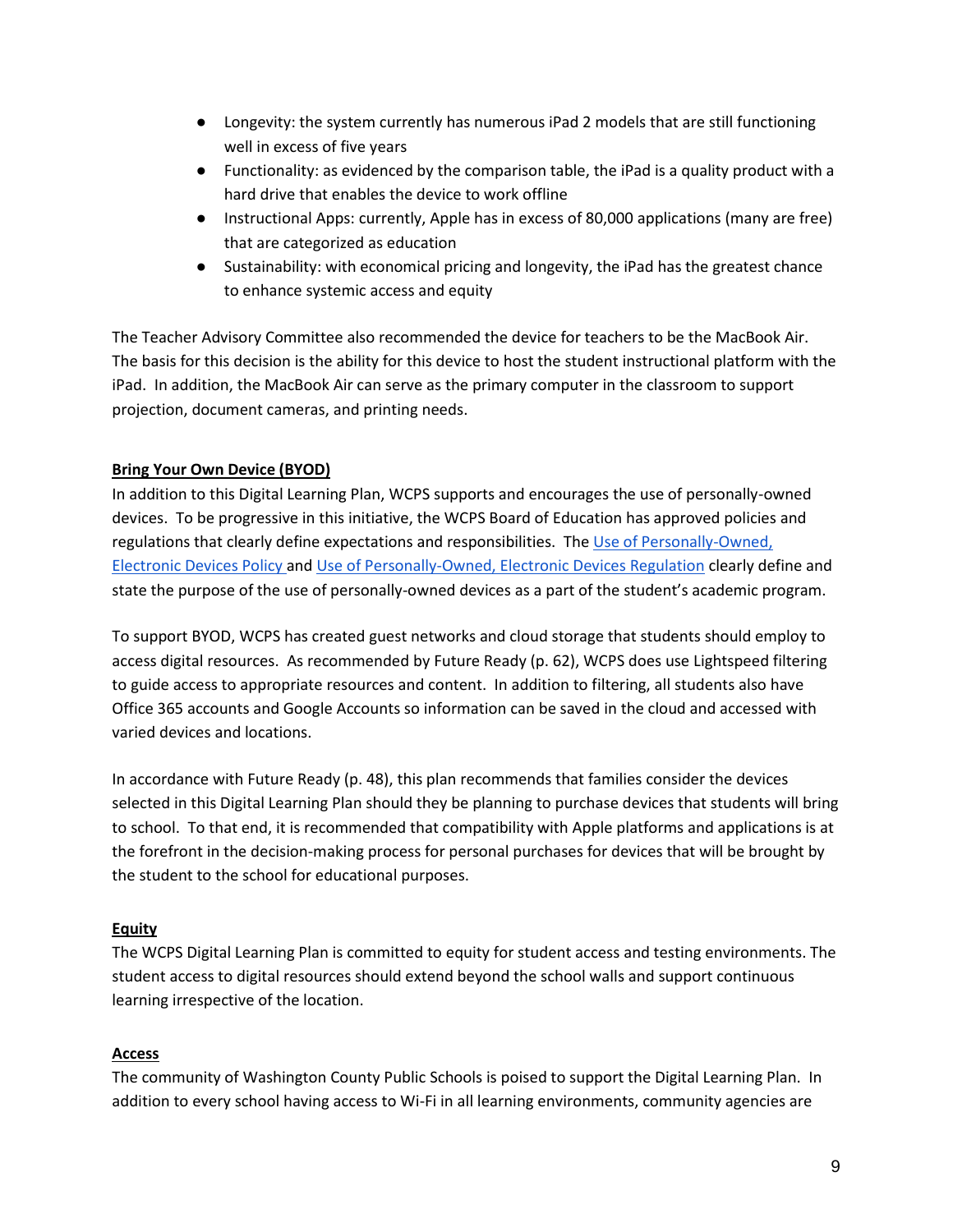prepared to support continuous learning through resourced buildings that support access. As illustrated by th[e Community WIFI Availability](https://docs.google.com/a/wcboe.k12.md.us/document/d/1QXtqzJzlfFOHEXXPFosaHEuz4SDTjKqaL4lcCpr3HDU/edit?usp=sharing) resource table, every community in Washington County has safe locations for students to frequent and access free Wi-Fi.

To support student access to digital learning resources, schools will develop a "sign out" program for their devices. When WCPS does reaches a standard of a device for every child, reconsideration should be given to the limitations on students taking the device home during the school year and possibly summer break.

## <span id="page-9-0"></span>**Supporting Testing**

The impact of testing on school schedules, students, and learning continues to be a national topic of conversation. While finding the right balance of assessments is a current effort, this Digital Learning Plan does have the capacity to favorably impact testing. The administering of prior assessments clearly reflects the schools with higher device counts supported larger testing groups, thereby, completing the testing sessions in a shorter time frame with less alterations to the daily schedule.

This Digital Learning Plan will increase the number of collective devices while at the same time create equity across all schools. Understanding this plan supports a standard of one device per two students (Grade 2) and one device per student (Grades 3-12), Table 1 illustrates the potential impact of this plan.

|                          | Ratio of Student to Devices |            |             |  |  |  |  |  |
|--------------------------|-----------------------------|------------|-------------|--|--|--|--|--|
|                          | 4:1                         | 3:1        | 2:1         |  |  |  |  |  |
| <b>Elementary School</b> |                             |            |             |  |  |  |  |  |
| <b>PARCC</b>             | 12 Sessions                 | 9 Sessions | 6 Sessions  |  |  |  |  |  |
| <b>MAP</b>               | 7 Sessions                  | 5 Sessions | 3 Sessions  |  |  |  |  |  |
| Middle School            |                             |            |             |  |  |  |  |  |
| <b>PARCC</b>             | 24 Sessions<br>18 Sessions  |            | 12 Sessions |  |  |  |  |  |
| <b>MAP</b>               | 8 Sessions                  | 6 Sessions | 4 Sessions  |  |  |  |  |  |
| <b>High School</b>       |                             |            |             |  |  |  |  |  |
| <b>PARCC</b>             | 12 Sessions                 | 9 Sessions | 6 Session   |  |  |  |  |  |

|  |  | (one session and one grade of Time to Complete Assessments at one unit per day (one session and one grade |
|--|--|-----------------------------------------------------------------------------------------------------------|
|  |  |                                                                                                           |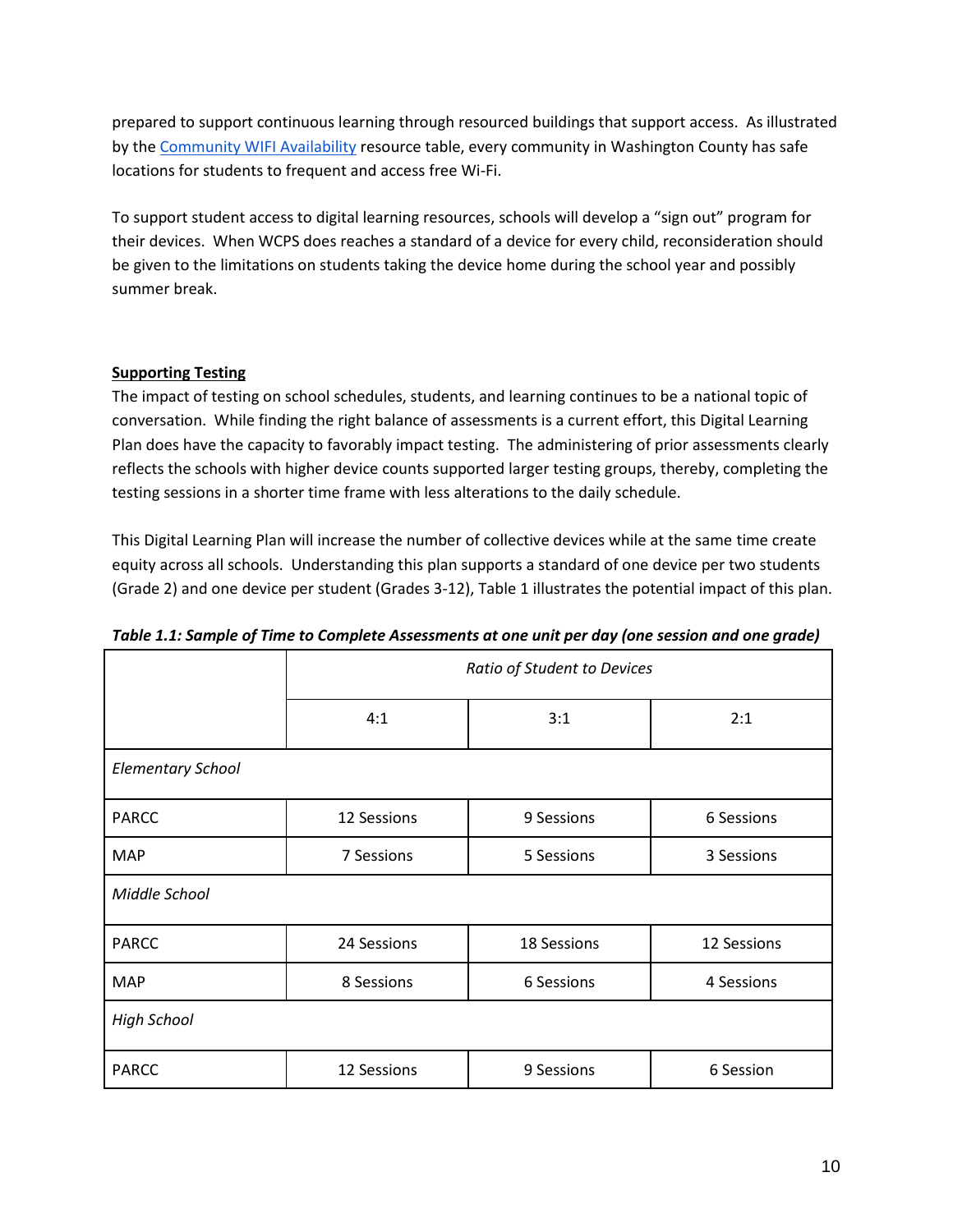In addition to decreasing the number of sessions needed to complete testing, the influx of mobile devices also possesses additional benefits. These include:

- 1. The capacity to support a better testing environment with no need to transition to testing areas and the ability to begin instruction upon completion of the assessment.
- 2. The ability to minimize the disruption to the school day as classes do not need to be displaced or impacted by labs being consumed for testing.
- 3. The ability to decrease or eliminate alternative school-wide testing schedules to support displacement or minimal resources.

# <span id="page-10-0"></span>**Professional Development**

WCPS is committed to providing relevant and timely professional development by engaging faculty in a cycle of inquiry that promotes learning, reflection, innovation, and sharing. The intent of professional development is improved teaching and learning; the impact on students is a deeper understanding and application of content. Technology alone will not secure this impact. It takes the expertise of teachers who integrate technology into the curriculum, align it with learning goals, and develop engaging learning opportunities.

WCPS plans to offer a variety of professional development opportunities for all professional staff. These experiences will help support the infrastructure, implementation, and instructional practices. To advance professional learning, a variety of practices including webinars, workshops, and video tutorials will be employed to support staff. In addition, trainings will vary for IT, library media, lead teachers, administration and teachers.

# <span id="page-10-1"></span>**Instructional Staff**

The advancement of the Digital Learning Plan will rely on the expertise of the lead teacher, the media specialist, administration, and expert teachers. The development of an image for each level provides two distinct advantages: it provides vetted resources that align to advanced instruction; and it provides experts who have already attained a level of proficiency with the specific applications and programs. The following efforts will be used as a foundation for supporting advanced digital resources and instructional practices:

- 1. Lead Teachers: to attend 0.5-day training once per month focused on coaching teachers to employ digital resources in conjunction with the curriculum. Lead teachers will be expected to support, co-teach, and train teachers in the use and application of specific digital resources in the classroom.
- 2. Media Specialists: to attend all day training once per month for the remainder of the school year and to attend 1.5 hour per month training every month for FY 2017. Media specialists will have the capacity to support apps, iPad and MacBook Air basics, and functionality; this includes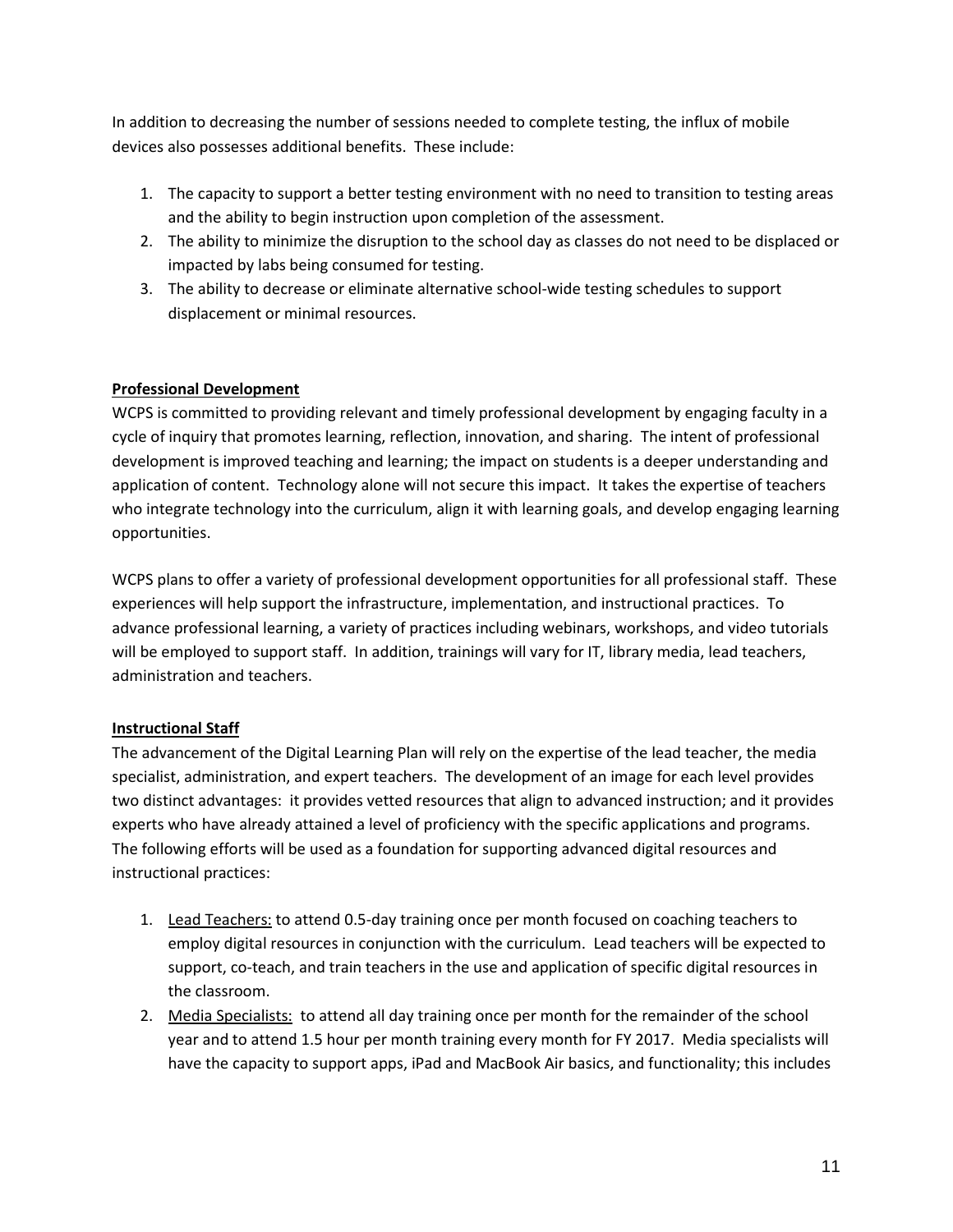concerns with logins, projectors/printers, school-level connectivity issues, pushing out new apps, and filtering device deficiencies.

- 3. Department Leaders: monthly department leader meetings will focus on implementing the digital curriculum in concert with various applications.
- 4. Administration: school-based administrators will continue to be enriched through monthly council meetings, aspiring leader trainings, and other venues such as modules.
- 5. [Centralized Professional Development:](https://sites.google.com/a/wcps.k12.md.us/wcpspd/) weekly professional learning sessions will be offered that align to the Digital Learning Plan and staff may also make specific requests for professional learning.
- 6. Modules: identified experts in the applications will make video modules that demonstrate the functionality of the various digital resources on the created image.

# <span id="page-11-0"></span>**Information Technology Staff**

Professional development is provided to all technology department members based on their specific job assignments. Microsoft online courses are provided to all Microsoft administrators and Juniper courses are provided for all network administrative support personnel. Computer repair technicians are required to maintain current certifications to service devices under warranty such as Lenovo and Apple computers. Additional training is provided as needed.

Trainings and certifications that computer repair technicians are currently completing and will be completed by June 2016, are as follows:

Mac OS X Certification Program Apple Certified Associate: Mac Integration is the starting point on the Mac OS X certification path, addressing the basics of integrating a Mac into a Windows or other standards-based environment.

## For Service Technicians MacSvcOS:

- 1. Mac OS X Troubleshooting for Technicians (2 days) Created specifically for Apple Authorized Service Providers. Teaches students how to use their knowledge of the Mac OS to troubleshoot the Mac OS and isolate a hardware issue.
- 2. MacSvcHw: Apple Certified Mac Technician Training (5 days) Teaches students portable and hardware specifications, troubleshooting techniques, technician safety, take-apart procedures, and service-specific guidelines and resources.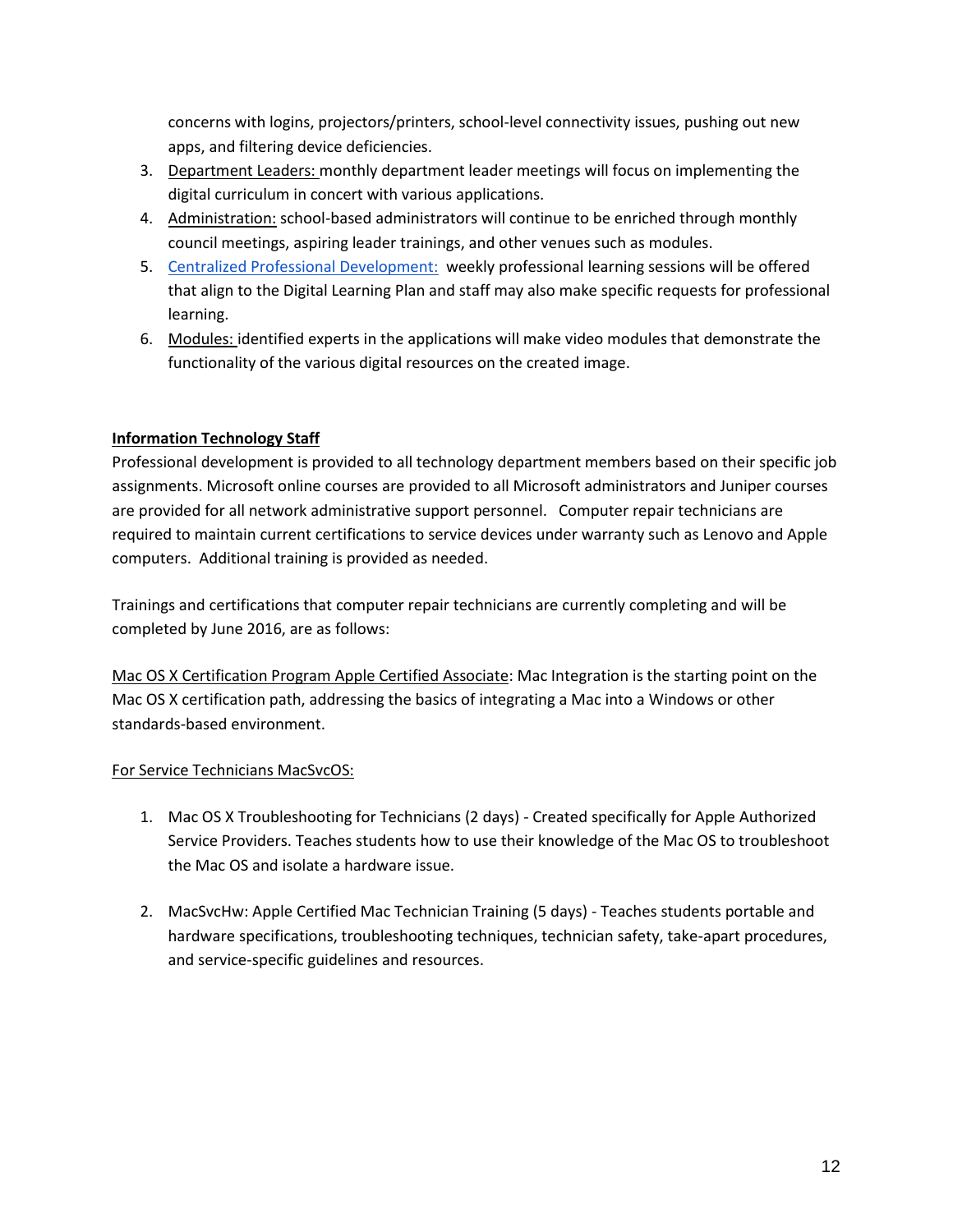# **Equitable Implementation Plan**

#### <span id="page-12-1"></span><span id="page-12-0"></span>**Infrastructure Needs and Development**

The WCPS Digital Learning Plan is founded on a commitment to equity in digital resources across the community. While variances are anticipated in specialized programs, this plan aims to develop a comprehensive deployment plan that advances equity and access for all students Grades 2-12.

#### <span id="page-12-2"></span>**Connectivity**

According to Future Ready (p. 17), "The US Department of Education recommends a minimum connectivity speed of 100 Mbps and a target speed of 1 Gbps per 1000 students for schools by 2018. This translates to a per student target of at least 1 Mbps to meet the 2018 ConnectEd initiative goal." Connectivity to the WCPS' network is provided by both Cat6 cabling and wifi connections. Currently, WCPS students use less than 2 Gbps; however, WCPS has an expandable system capable of accelerating up to 10 Gbps should the usage increase.

The wifi connections are provided by Aerohive access points that authenticate users by using a radius server in conjunction with Active Directory. A guest wifi internet connection is also provided for all bring your own devices (BYOD). During the 2014-2015 school year, Washington County Public Schools (WCPS) replaced all existing access points with 1270 Aerohive units. This effort brings WCPS in alignment with the recommendation from Future Ready (p. 35) stating access is supported throughout the district in any place that supports teaching and learning.

#### <span id="page-12-3"></span>**Device Management**

The Mobile device management (MDM) for WCPS is aligned to the recommendations as supported in Future Ready. According to Future Ready (p. 57) the MDM should support remote management, remote locking, and student access to support digital citizenship. The intent of MDM is to optimize the functionality and security of mobile devices while simultaneously protecting the WCPS' network. All WCPS' mobile devices are managed with the Meraki MDM system. All desktop computers and their computer operating system images are managed with the Microsoft System Center Configuration Manager (SCCM). Upon adoption of this plan, WCPS will upgrade the device management system to JAMF.

#### <span id="page-12-4"></span>**Filtering**

All internet filtering is controlled through the LightSpeed internet filter which is Children's Internet Protection Act (CIPA) compliant. It has the ability to be very specific and assign multiple levels of access based on Active Directory credentials. This ability enables different levels of access to be assigned to elementary, middle, and high school students and allows special sites for advanced-level classes. The support of LightSpeed supports the Future Ready (p. 61) requirement stating "All connections must be filtered in order to be in with [E-rate.](https://www.fcc.gov/guides/universal-service-program-schools-and-libraries)"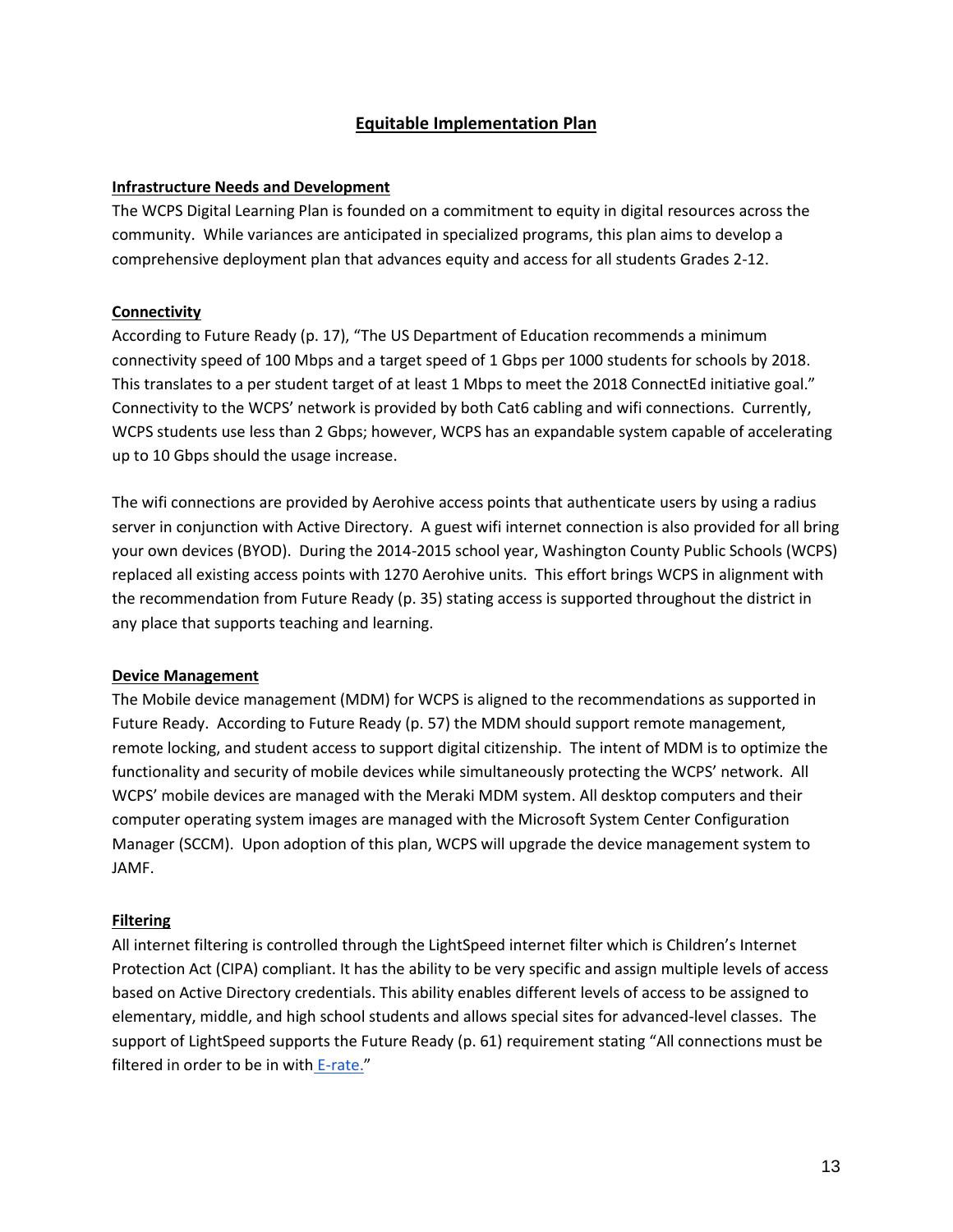## <span id="page-13-0"></span>**Redistribution of Devices**

Careful planning is required to maximize the useful life of currently owned WCPS' devices. As new devices are supplied school wide, existing devices that are four years old or less may be redistributed to other schools or programs. Schools will receive replacement devices based on the age of their current devices with the oldest devices being replaced first. The following items are being considered for redistribution:

- 1. Lenovo and Dell Laptops: if necessary, to support Olsat and possible needs with the primary MAP Assessment (Apple has stated an app will be available in December to support the primary MAP Assessment).
- 2. MacBook Air Laptops: all schools will maintain enough MacBook Airs to ensure every teacher and administrator has a device. Schools with surplus MacBook Airs will be redistributed to teachers throughout WCPS with a tentative redistribution date of June 2016. If schools possess devices purchased by local community funds, they would not be part of the exchange, but also will not be replaced by WCPS.

# <span id="page-13-1"></span>**Timeline and Locations for Deployment**

The WCPS Digital Learning Plan is committed to an equitable distribution plan that advances teaching and learning. The current process for providing devices to students varies greatly across the school system. The WCPS Digital Learning Plan will employ the following strategies to advance equity and access by applying a universal standard:

- 1. Standard of one iPad device for every student in every school
	- a. January 2016: administer the purchased iPads to every school except (Bester, Cascade, Fountain Rock, Maugansville, Old Forge, Paramount, Smithsburg Elementary, Technical High School, and Family Center)
	- b. January 2016: distribute the keyboards at a standard of enough keyboards to test the largest grade of every school
	- c. June 2016: administer the iPads to schools previously excluded and collect the student MacBook Air Laptops from the respective schools and redistribute them to all teachers within WCPS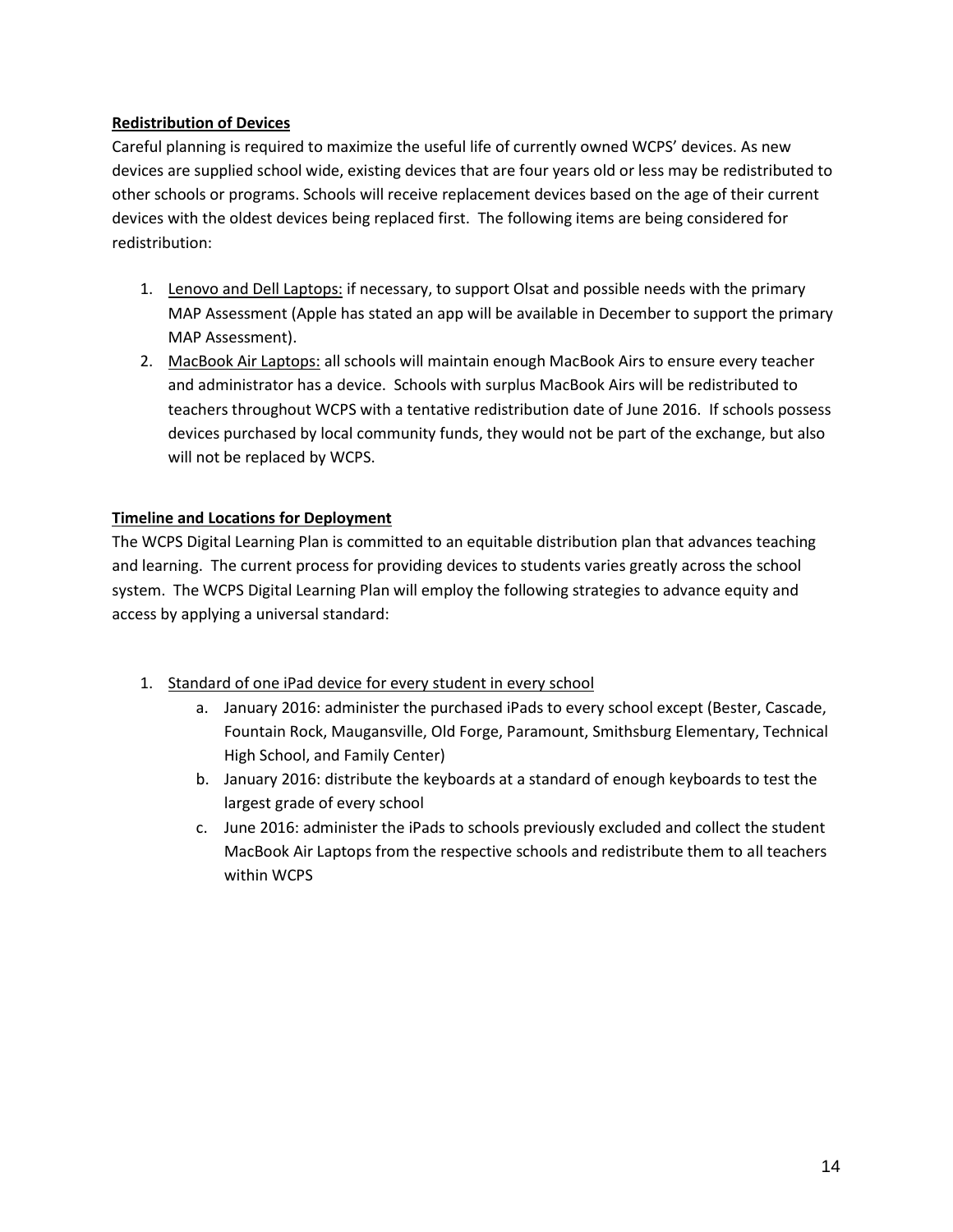#### **Cost Effectiveness and Sustainability**

#### <span id="page-14-0"></span>**Device**

The [WCPS Digital Learning Purchase Plan i](https://drive.google.com/a/wcboe.k12.md.us/file/d/0B_AonEtOoo-renh6LVlBeTRpdVU/view?usp=sharing)s based on providing every school with electronic devices (iPad 4 or iPad Air) at the following ratios: one device per student in grades 3 – 12 and one device per 2 students in grade 2. The devices will be maintained on a five-year refreshment cycle that reaches a predictable and consistent expense within a five years of the initial purchase. The following is the proposed operating budget:

|    | 1. Year one (FY 2016):                                                                                                                                                                                                                                                                                            |             |
|----|-------------------------------------------------------------------------------------------------------------------------------------------------------------------------------------------------------------------------------------------------------------------------------------------------------------------|-------------|
|    |                                                                                                                                                                                                                                                                                                                   | \$1,029,500 |
|    |                                                                                                                                                                                                                                                                                                                   |             |
|    |                                                                                                                                                                                                                                                                                                                   |             |
|    |                                                                                                                                                                                                                                                                                                                   | \$1,951,102 |
| 2. | Year two (FY 2017):                                                                                                                                                                                                                                                                                               |             |
|    | Finance Payment (management system, accessories, support)\$1,999,998                                                                                                                                                                                                                                              |             |
|    | Apple supports: provisioning, cases, full setup and delivery                                                                                                                                                                                                                                                      |             |
| 3. | Future years: Due to the inclusion of currently-owned devices in the refreshment cycle, annual<br>costs will begin at approximately two million dollars and eventually reduce to a sustained<br>number of 1.7 million dollars. The following represents the anticipated long-term cost to<br>support the devices: |             |
|    |                                                                                                                                                                                                                                                                                                                   |             |

| \$1,716,840 |
|-------------|

\*\* NOTE: Not included in this annual cost is the residual value of the devices. Based on current residual values, five year iPads are worth approximately \$20.00. If WCPS were to resell the 3,800 iPads it would yield annual recurring funds around \$76,000 that could be applied to other ongoing expenses. The said numbers illustrate a standard of a device per student for every school (Grades 3-12) and a device for every two students (Grade 2) could be attained at an annual cost of approximately 1.7 million dollars. When the annual expenditure of approximately 1.7 million dollars for student devices is divided among 19,000 students, the cost per student is approximately \$90.36 per school year or approximately 50 cents per student per school day. As recommended by Future Ready (p.49), WCPS should consider adding a yearly budget line item for technology on a per pupil basis in alignment with the stated anticipated costs.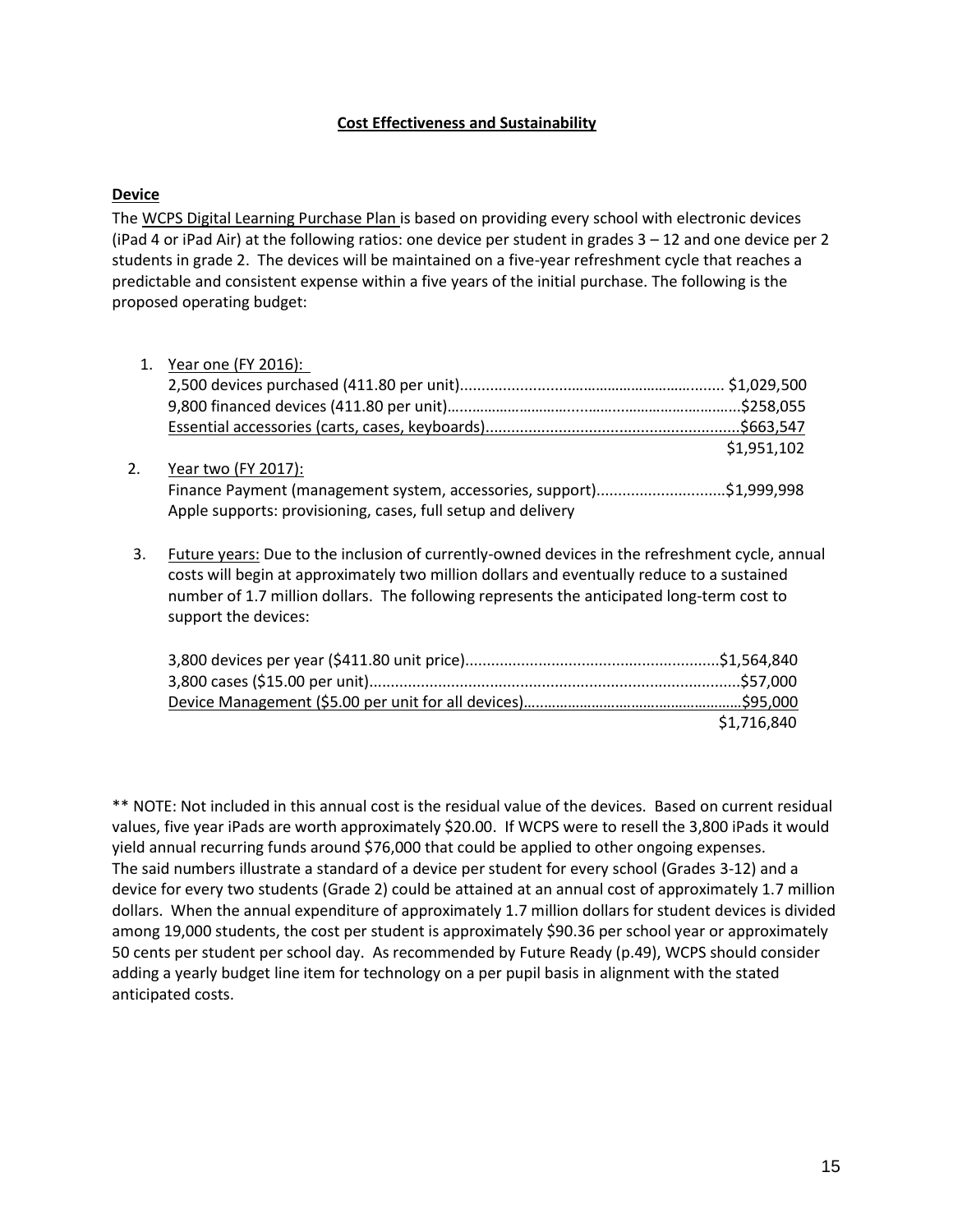| WCPS Student Device Inventory and Sustainable Replacement Cycle |                                    |       |       |       |       |       |       |                            |                                             |
|-----------------------------------------------------------------|------------------------------------|-------|-------|-------|-------|-------|-------|----------------------------|---------------------------------------------|
| Year(s)                                                         | <b>Purchased</b><br><b>Devices</b> | 1 Yr. | 2 Yr. | 3 Yr. | 4 Yr. | 5 Yr. | 6 Yr. | <b>Purchased</b><br>(2015) | <b>Total</b><br><b>Number</b><br>of Devices |
| Jan 2016*                                                       | 9,800                              | 1,182 | 2,397 |       |       | 3,164 |       | 2,500                      | 19,043                                      |
| 2016-2017                                                       | 0                                  | 9,800 | 1,182 | 2,397 |       |       | 3,164 | 2,500                      | 19,043                                      |
| 2017-2018                                                       | 3,444                              | 0     | 9,800 | 1,182 | 2,397 |       |       | 2,500                      | 19,323                                      |
| 2018-2019                                                       | 2,680                              | 3,444 | 0     | 9,800 | 1,182 |       |       | 2,500                      | 19,606                                      |
| 2019-2020                                                       | 2,280                              | 2,680 | 3,444 | 0     | 9,800 |       |       | 2,500                      | 20,704                                      |
| 2020-2021                                                       | 3,800                              | 2,280 | 2,680 | 3,444 | 0     | 6,796 |       |                            | 19,000                                      |
| 2021-2022                                                       | 3,800                              | 3,800 | 2,280 | 2,680 | 3,444 |       | 2,996 |                            | 19,000                                      |
| 2022-2023                                                       | 3,800                              | 3,800 | 3,800 | 2,280 | 2,680 | 2,640 |       |                            | 19,000                                      |
| 2023-2024                                                       | 3,800                              | 3,800 | 3,800 | 3,800 | 2,280 | 1,520 |       |                            | 19,000                                      |
| 2024-2025                                                       | 3,800                              | 3,800 | 3,800 | 3,800 | 3,800 |       |       |                            | 19,000                                      |
| 2025-2026                                                       | 3,800                              | 3,800 | 3,800 | 3,800 | 3,800 |       |       |                            | 19,000                                      |
| 2026-2027                                                       | 3,800                              | 3,800 | 3,800 | 3,800 | 3,800 |       |       |                            | 19,000                                      |
| 2027-2028                                                       | 3,800                              | 3,800 | 3,800 | 3,800 | 3,800 |       |       |                            | 19,000                                      |
| 2028-2029                                                       | 3,800                              | 3,800 | 3,800 | 3,800 | 3,800 |       |       |                            | 19,000                                      |
| 2029-2030                                                       | 3,800                              | 3,800 | 3,800 | 3,800 | 3,800 |       |       |                            | 19,000                                      |
| 2030-2031                                                       | 3,800                              | 3,800 | 3,800 | 3,800 | 3,800 |       |       |                            | 19,000                                      |
| 2031-2032                                                       | 3,800                              | 3,800 | 3,800 | 3,800 | 3,800 |       |       |                            | 19,000                                      |

*Table 1.2: WCPS Student Device Inventory and Sustainable Replacement Cycle*

| Key To WCPS Student Inventory and Sustainable Replacement Cycle                                                            |  |  |  |  |  |  |
|----------------------------------------------------------------------------------------------------------------------------|--|--|--|--|--|--|
| Represents the current WCPS owned iPads in circulation (1,182 iPad Airs, 2,397 iPad 4, and 3,164 iPad 2)                   |  |  |  |  |  |  |
| Represents the planned purchased iPads in Dec. 2015 to support testing                                                     |  |  |  |  |  |  |
| Represents zero percent financing for iPads, Mobile Device Management System, and the provisioning of all devices (1 time) |  |  |  |  |  |  |

*Table 1.3: WCPS Student Device Sustainable Purchase Plan*

| WCPS Student Device Sustainable Purchase Plan |                                                        |                                    |                                                                      |                                                             |  |  |  |
|-----------------------------------------------|--------------------------------------------------------|------------------------------------|----------------------------------------------------------------------|-------------------------------------------------------------|--|--|--|
| <b>School Year</b>                            | <b>Finance Payments</b><br>at zero percent<br>interest | <b>Purchase Price for</b><br>iPads | <b>Accessories</b><br>(keyboard, cases,<br>and management<br>system) | <b>Total Cost for</b><br><b>Student Devices</b><br>per Year |  |  |  |
| 2015-2016                                     | \$258,055                                              | \$1,029,500                        | \$663,547                                                            | \$1,951,102                                                 |  |  |  |
| 2016-2017                                     | \$1,999,998                                            | O                                  | 0                                                                    | \$1,999,998                                                 |  |  |  |
| 2017-2018                                     | \$523,130                                              | \$1,418,239                        | \$51,660                                                             | \$1,993,029                                                 |  |  |  |
| 2018-2019                                     | \$849,205                                              | \$1,103,624                        | \$40,200                                                             | \$1,993,029                                                 |  |  |  |
| 2019-2020                                     | \$894,266.40                                           | \$938,904                          | \$85,960                                                             | \$1,870,370.40                                              |  |  |  |
| 2020-2021                                     |                                                        | \$1,564,840                        | \$152,000                                                            | \$1,716,840                                                 |  |  |  |
| 2021-2022                                     |                                                        | \$1,564,840                        | \$152,000                                                            | \$1,716,840                                                 |  |  |  |
| 2022-2023                                     |                                                        | \$1,564,840                        | \$152,000                                                            | \$1,716,840                                                 |  |  |  |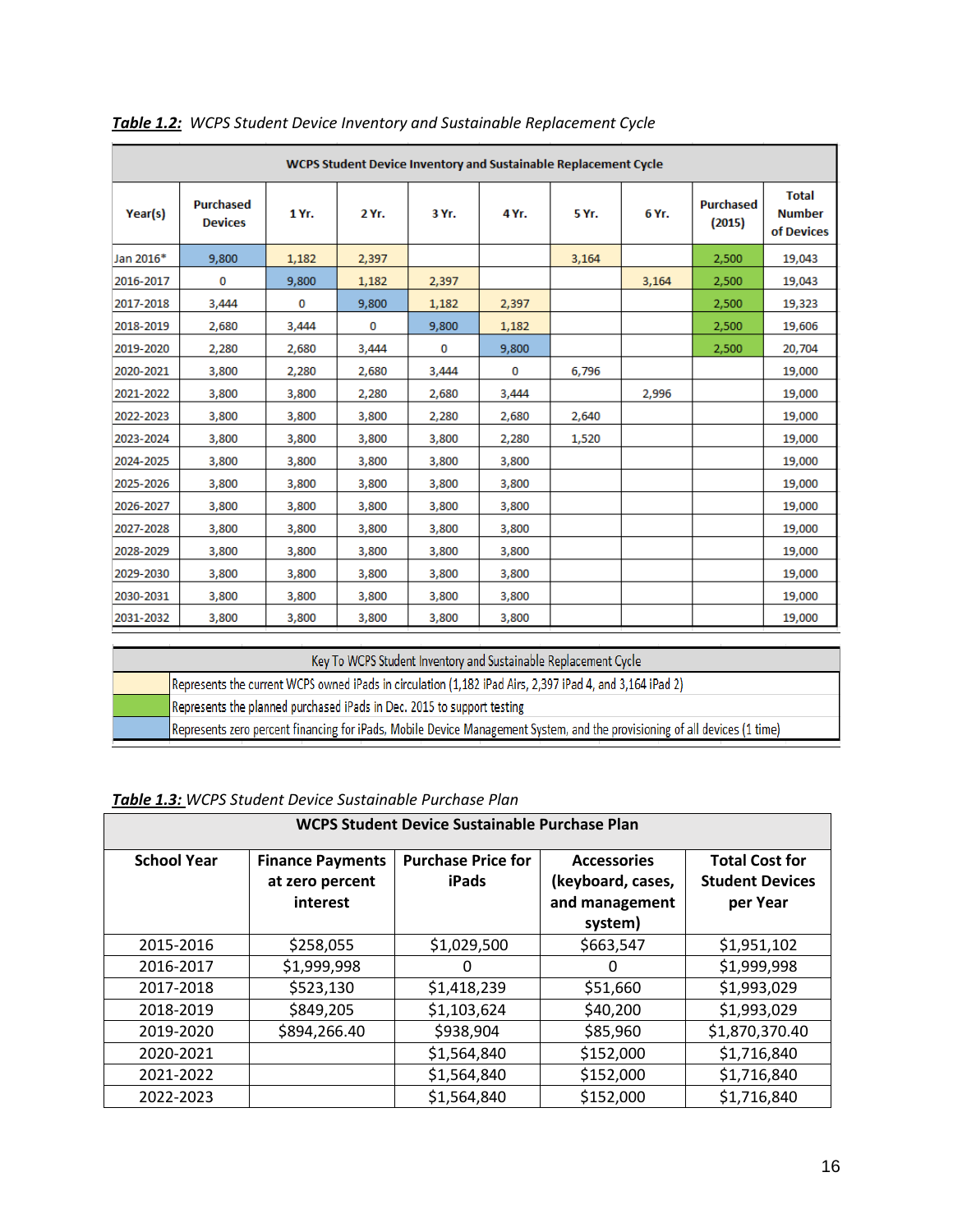#### **Maintenance and Repair**

#### <span id="page-16-1"></span><span id="page-16-0"></span>**Prevention**

All WCPS devices are protected by Microsoft endpoint antivirus security software. During the summer, and as technicians service devices routinely, preventive maintenance is performed as appropriate. As recommended by Future Ready (p. 63), digital citizenship will also be supported by passwords, protective cases, and device tracking software. As the universal standard for device distribution reaches approximately one device for every student in every school, schools should consider personalizing the device to provide onus and accountability.

#### <span id="page-16-2"></span>**Warranty Information**

All iPad devices come with a one-year full warranty that is tracked by each device. As a general rule, once the warranty is expired, parts are purchased to repair devices as long as the cost of repair is 50% or less of the replacement cost. Age of the device is considered in determining the value of repairing a device as well. In alignment with Future Ready (p. 64), WCPS should consider imposing a usage fee to build a reserve to support incidentals and/or maintenance fees if it chooses to personalize the device.

#### **Cost of Accessories**

All devices inclusive of cases and keyboards are on a consistent refreshment cycle no greater than five years. Replacement costs of accessories such as charging cords or keyboards should be supported at the school level. Consideration would be given if it is an excessive expenditure due to extended circumstances.

#### **Supplemental Inventory**

In accordance with Future Ready (p. 64), districts should have additional devices to support students and teachers during the repair process. The industry standard is established at two percent and WCPS should maintain this standard to support general maintenance and repair; the current Digital Learning Plan was framed with a three percent standard. This is especially necessary if the students are afforded the opportunity to personalize the device.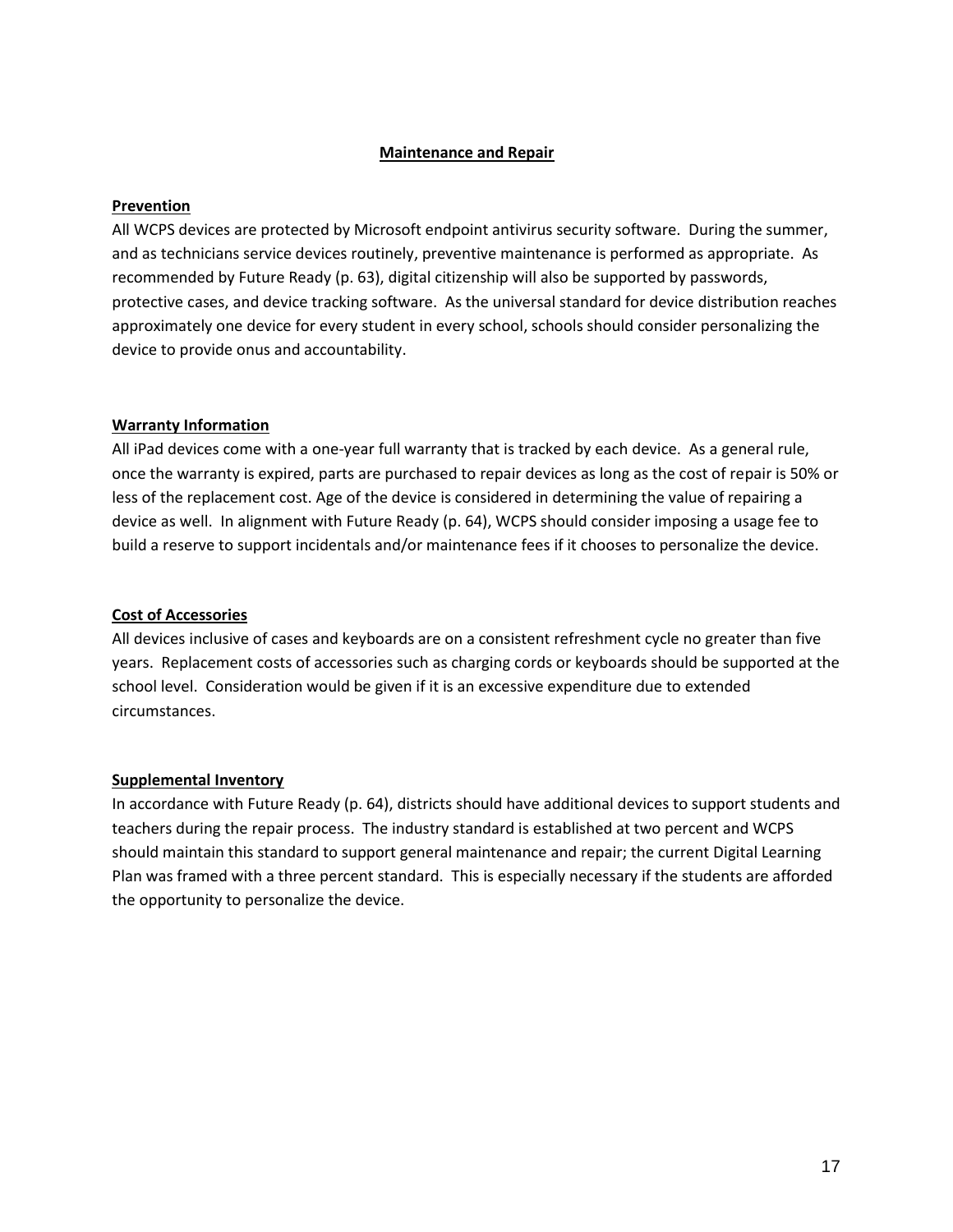# **Assessing Implementation**

## <span id="page-17-1"></span><span id="page-17-0"></span>**Effectiveness of Infrastructure and Network**

Instructional Technology components are continuously growing in all classrooms from grades 2-12, which necessitates continuous monitoring of all network components. It is an ongoing process to keep the infrastructure upgraded to handle the increased load of online resources and additional student devices.

The WCPS Wide Area Network (WAN) and Local Area Networks (LAN) are continuously monitored to determine areas needing improvement and to verify any equipment upgrades or network adjustments are truly improving overall network performance. Live monitoring identifies areas of network saturation change in a school building. Network access points are adjusted and/or installed to prevent overloading of a single access point. The WCPS WAN and LAN's are monitored with SolarWinds network monitoring software that provides live data on all network traffic. This provides the data needed to determine the areas of the network that need to be upgraded or adjusted for load balancing.

Repairs of user devices or network infrastructure are monitored through an electronic work order system-SolarWinds Web-Help-Desk. All repair requests are logged into this system. The system is monitored for the type of repairs being requested and how long it takes for work orders to be completed. The causes of the work orders are also monitored to determine if there is a specific model of device failing or patterned concerns to minimize chronic concerns.

#### <span id="page-17-2"></span>**Instruction**

The WCPS Digital Learning Plan is committed to quantitative and qualitative metrics that assess the implementation and ability to advance teaching and learning. To that end, WCPS should employ the following metrics to assess the effectiveness of this Digital Learning Plan:

- 1. Reading, Writing, and Mathematics: the improvement of student achievement as measured by state and local assessments
- 2. Attendance and Behavior: the improvement in attendance as measured by the school attendance rate and the behaviors as measured by school-based teacher referrals
- 3. Paper Usage: the use of paper usage of each school
- 4. Apple Education Technology Profile (ETP): the use of the ETP survey to ensure schools are progressing in using digital instruction to advance teaching and learning

All schools should also strive to attain the school or district Apple Distinguished Award as this recognition is also grounded in the quality of digital learning.